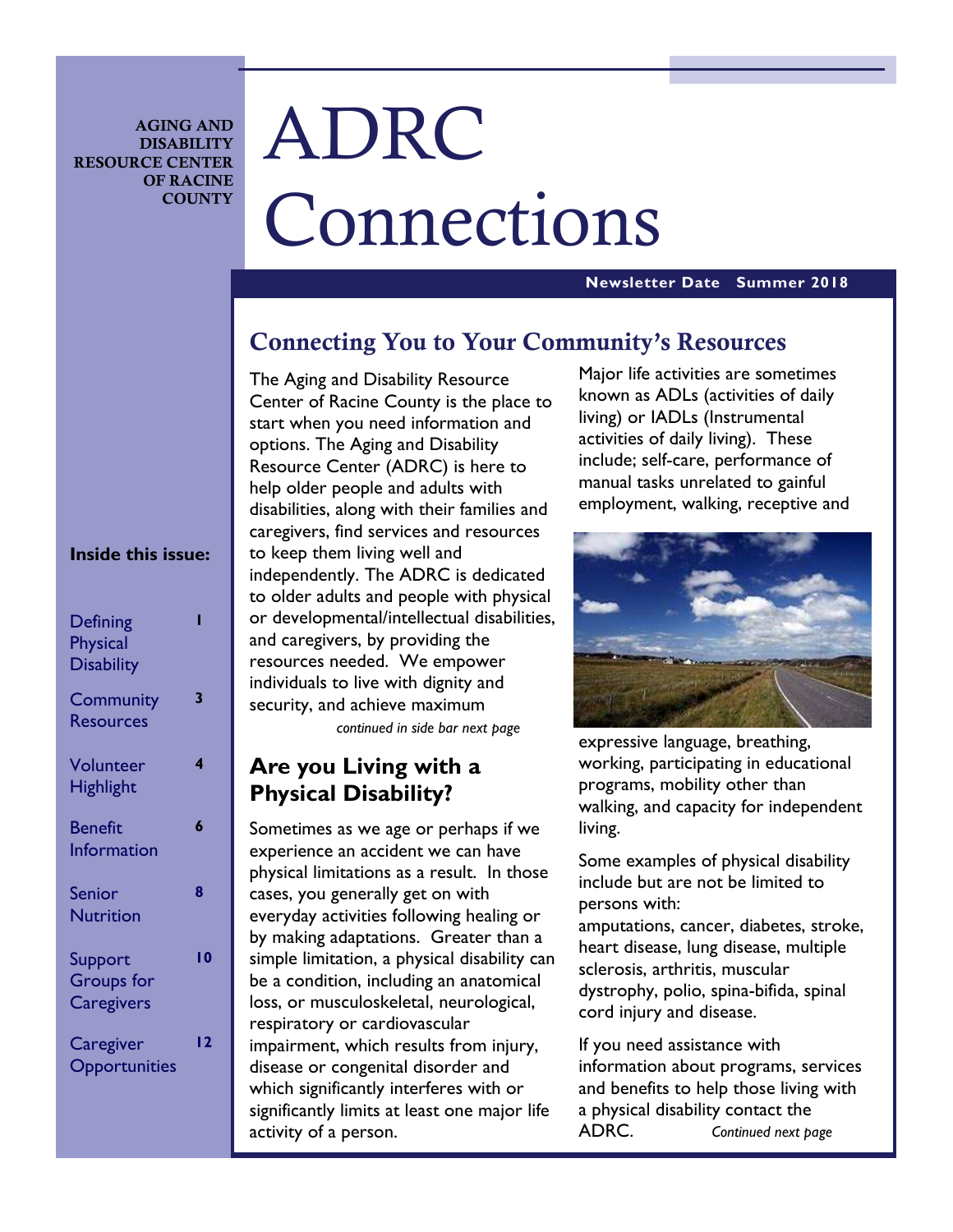#### **Page 2**

ADRC *continued from front page ...*

independence and quality of life.

Information and assistance is available at no charge to you. Elder and Disability Benefit Specialists are also available, upon request, for benefit needs.

Call us Monday-Friday 8:00am-4:00pm at 262.833.8777.

#### continued from front page

*Resource Information from Wisconsin Department of Health Services follows.*  https://www.dhs.wisconsin.gov/disabilities/ physical/index.htm

# **Mentoring Resources for People with Disabilities**

Are you interested in influencing the life direction and future success of a young person? Mentoring makes a difference. You can change the course of someone's life by sharing your experience, insights, and talents. Please visit **Great People Have Great Mentors** (https://

greatpeoplegreatmentors.org/) to learn about opportunities for being a mentor and resources available for finding a mentor.

Aging & Disability Resource Centers https://www.dhs.wisconsin.gov/adrc/ index.htm

Alcohol and Other Drug Abuse Resources https:// www.dhs.wisconsin.gov/aoda/ index.htm

Assistive Technology https://www.dhs.wisconsin.gov/ disabilities/physical/assistive.htm

Benefits and Income Resources https://www.dhs.wisconsin.gov/ disabilities/physical/income.htm

Blind and Visually Impaired, Office for https://www.dhs.wisconsin.gov/blind/ index.htm

Civil Rights, Voting Rights and Resources https://www.dhs.wisconsin.gov/ disabilities/physical/voting.htm

College Resources for Students with **Disabilities** https:// www.accreditedonlinecolleges.org/

resources/accredited-online-collegesand-disability-education/

Consumer Guide to Health Care – Traumatic Brain Injury (TBI) Units https://www.dhs.wisconsin.gov/guide/ tbi.htm

Coordinator of Resources for Persons with Physical Disabilities https:// www.dhs.wisconsin.gov/disabilities/ physical/crppd.htm

Council on Physical Disabilities https://cpd.wisconsin.gov/

Deaf and Hard of Hearing, Office of https://www.dhs.wisconsin.gov/odhh/ind ex.htm

Demographics of Disabilities in WI https://www.dhs.wisconsin.gov/ disabilities/physical/demographics.htm

Employment Resources https://www.dhs.wisconsin.gov/ employment-skills/resources.htm

Family Care and Family Care Partnership https://www.dhs.wisconsin.gov/ familycare/index.htm

Governor's Committee for People with **Disabilities** https://gcpd.wisconsin.gov/index.htm

Health Care Benefits https://www.dhs.wisconsin.gov/ forwardhealth/index.htm

Housing and Architectural Accessibility Resources https://www.dhs.wisconsin.gov/ disabilities/physical/housingresources.htm

IRIS (Include, Respect, I Self-Direct) https://www.dhs.wisconsin.gov/iris/ index.htm

Independent Living Centers https://www.dhs.wisconsin.gov/ disabilities/physical/ilcs.htm

Long-Term Care & Support Resources https://www.dhs.wisconsin.gov/longterm-care-support.htm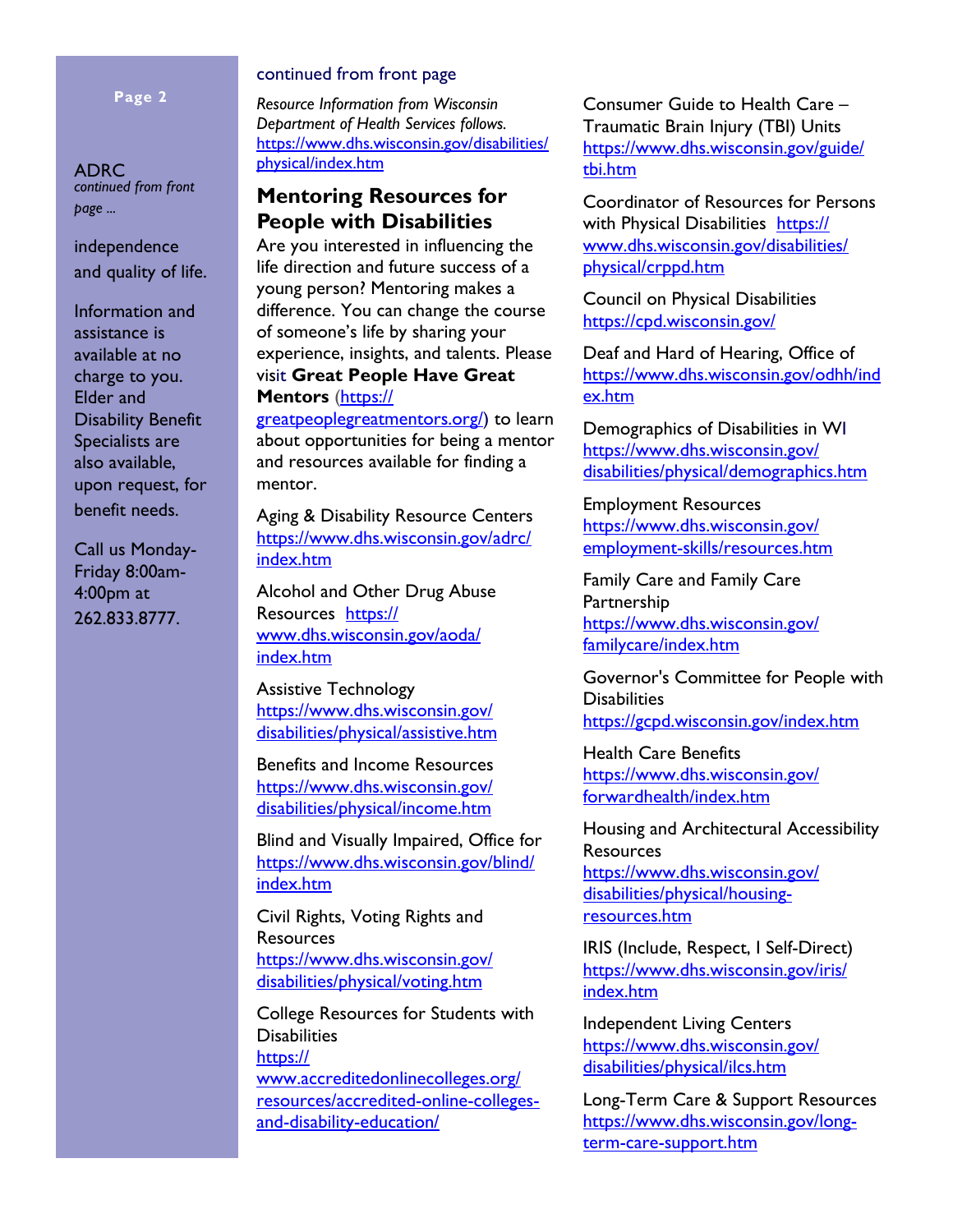#### **Page 3**

# **Mentoring Resources...** *continued*

Prevention Activities https://www.dhs.wisconsin.gov/ disabilities/physical/prevention.htm

Service Animals and Assistance Animals for People with Disabilities https://www.dhs.wisconsin.gov/ disabilities/physical/service-animals.htm

Spinal Cord Injury Project with **Demographics** https://www.dhs.wisconsin.gov/ disabilities/physical/sci.htm

Transportation and Parking Resources https://www.dhs.wisconsin.gov/ disabilities/physical/transportation.htm

Trauma Care System

# **Community Resources**

*This column highlights some of the many resources in our community. For more, see the Community Resource Directory available from the Aging and Disability Resource Center (262-833-8777) or* www.adrc.racinecounty.com

Respite care refers to time off from both giving and receiving care, but it can also mean time away from your normal schedule. Activities that you do for enjoyment, taking a vacation, or just pausing in a daily routine for a moment to be in that moment, and other leisure activities all provide a bit of respite.

Many of the different ADRC directories offer a section on leisure activities:

**Community Resource Directory** focused generally on seniors

**Adult Disability Resource Directory**—focused on those with a Physical disability

**Resources for Adults living with an Intellectual or developmental disability**—for those with an ID/DD.

https:// www.dhs.wisconsin.gov/ disabilities/physical/ transportation.htm

Trauma-Informed Care https:// www.dhs.wisconsin.gov/tic/index.htm

Wheelchair Lemon Law https:// www.dhs.wisconsin.gov/disabilities/ physical/lemonlaw.htm

If you do not have access to a computer and are interested in more information about any of these resources please contact the ADRC at 262-833-8777 and we will be happy to discuss these and other resources with you.







Caroline Ludka with the **Wisconsin Office of the Deaf and Hard of Hearing** has office hours at the ADRC the 2nd Friday of every month from 9:30- 11:30 a.m.

You can meet with Caroline to discuss a variety of topics tailored to the unique needs of Deaf, Deaf-Blind, or Hard of Hearing residents. She will meet with those who walk in, or you can contact her at: **262-565-6349**  for an

appointment.

See information about the Office at: https:// www.dhs.wiscons in.gov/odhh/ind ex.htm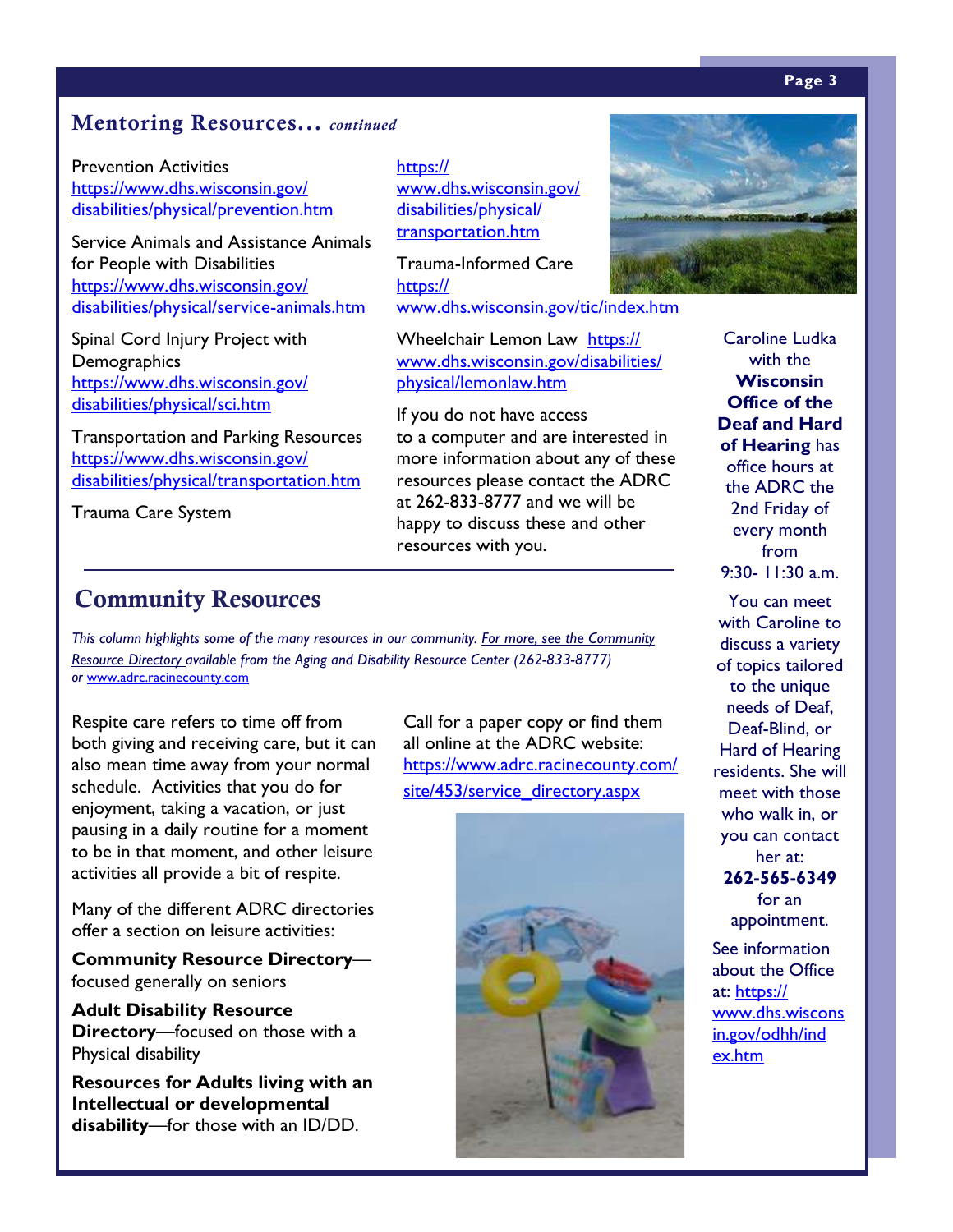#### **Page 4 ADRC**

# **Senior Nutrition Volunteer Recognition**



*If you are interested in learning more about joining our excellent volunteer team, please call Ruth Stauersbol, Volunteer Coordinator 262-833-8766 or email ruth.stauersbol @racinecounty. com* 

Wednesday, April 25<sup>th</sup> we celebrated our volunteers with a Fiesta Appreciation Luncheon. We enjoyed lunch by Jose's Blue Sombrero and entertainment by Alicia Villa.

During the celebration we thanked our volunteers for their total accumulated donated hours of 14,546. During those hours 126,710 meals were served. Jonathan Delagrave, Racine's County Executive also extended his thanks to our volunteers. Reflecting on how our County could not serve all the meals to our seniors without our dedicated volunteers.

This year we nominated the Racine County Opportunity Center (RCOC) for a Good Neighbor award through the

Volunteer Center of Racine County. RCOC has been delivering Meals on Wheels for over 25 years. With an impressive estimated total of over 50,000 meals delivered. Melissa Brewer, Lead Coach said "We find delivering meals a rewarding experience!! It's nice to be able to put a smile on someone else's face and be greeted with a hug on occasion, because that meal made someone's day!!" When the RCOC Consumers were asked what they liked about delivering meals Bob said, "I enjoy delivering meals because I feel good about being able to help others." Jane K. said, "It's

fun." Jeff P. said, "I like Meals on Wheels because I get to put meals together for delivery!". While RCOC wasn't chosen to win, we were honored to nominate them.

The participants we serve on Meals on Wheels as well as at our Nutrition Sites are so thankful for our volunteers. One participant wrote on a survey "I am so happy to have such nice people who deliver the meals and I look forward to seeing them 5 days a week." Another person said "Thank you, I am very pleased with this service. A special thanks to all the volunteers."

If you are interested in learning more about joining our excellent volunteer team, please call Ruth Stauersbol, Volunteer Coordinator 262-833-8766 or email

ruth.stauersbol@racinecounty.com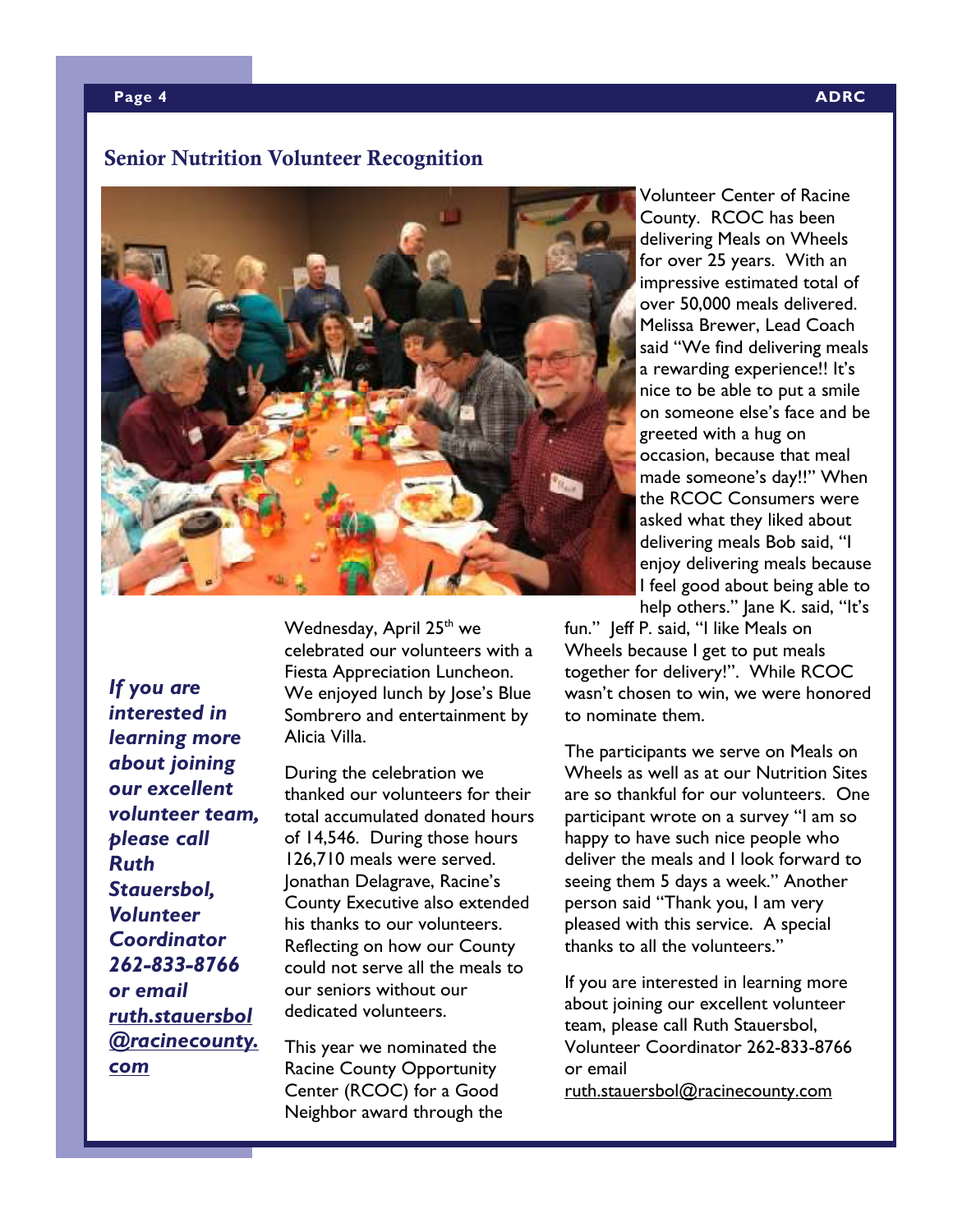# **Respite Comes in Many Forms**

*Maya, 57, is a caregiver for her mom, Patricia, 80 who has Parkinson's Disease. They live together, and Maya has been going stir crazy. She is able to get out for little bits at a time, to shop or go to the bank, but she feels so drained. She feels as though she hasn't had any time for herself in ages. Maya also feels a little guilty for wanting to just be away for a little while. She wouldn't mind taking her mom with her sometimes, but she doesn't know where to start.* 

As we all know, caregiving is a challenging process. You might get stuck in the everyday things that need to be done for your loved one and yourself, and be overwhelmed by what is going on. In between all of the difficult tasks of caregiving, however, there needs to be a little bit of space for you. We call this practicing self-care. If you don't take care of yourself, you will likely have a more difficult time caring for your loved one, or not be able to care for them at all!

During these beautiful Wisconsin summer months, we may want to get out and about but because of our caregiving, may have limited time or options. Looking at ideas and ways to get out and about in the nice weather can be an excellent way to take care of yourself. Fun is part of self-care! Recreation, which is defined as a pastime, diversion, exercise, or other resource affording relaxation and enjoyment, is something that everyone needs, and caregivers even more so.

There are programs through the Aging and Disability Resource Center of Racine County that can be thought of as recreational. They serve dual purposes. Here are two such programs to jumpstart your list of recreational ideas:

**Memory Café:** places where persons with MCI (Mild Cognitive Impairment), early-stage Alzheimer's or a related dementia can go with their care partners to socialize and have fun with other people going through similar things. A Memory Café has no real agenda or stated purpose except to enjoy each other's company. Cafés provide a time where you do not need to focus on the diagnosis, while having a great time connecting with each other as a family or creating new friendships. There are several in our area, for more information, please call the Alzheimer's Association: 1-800-272-3900.

**Racine County Nutrition Program:** provides nutritious food to older adults of Racine county. There are several dining sites throughout the county that provide an excellent opportunity for older adults to get out of the house and socialize with other people while having a good meal. It can be an excellent opportunity to meet other people in the community and create friendships. For more information please call: 262--833-8766.

If your caregiving situation means that your loved one needs *Continued on page 11* 



**Office for the Blind and Visually Impaired** 

*Rehabilitation services are provided by the Office for the Blind and Visually Impaired (OBVI) to help individuals who are blind or visually impaired to achieve their own goals of independent living. These specialized skills allow individuals to adapt and adjust to vision loss, enabling them to live as independently as possible.* 

*Contact for Racine County:*  **Arneetrice** Ellerman *PO Box 75 Somers, WI 53171 Phone: 414-281-6227 arneetrice.eller man@dhs.wisco nsin.gov*

#### **Page 5**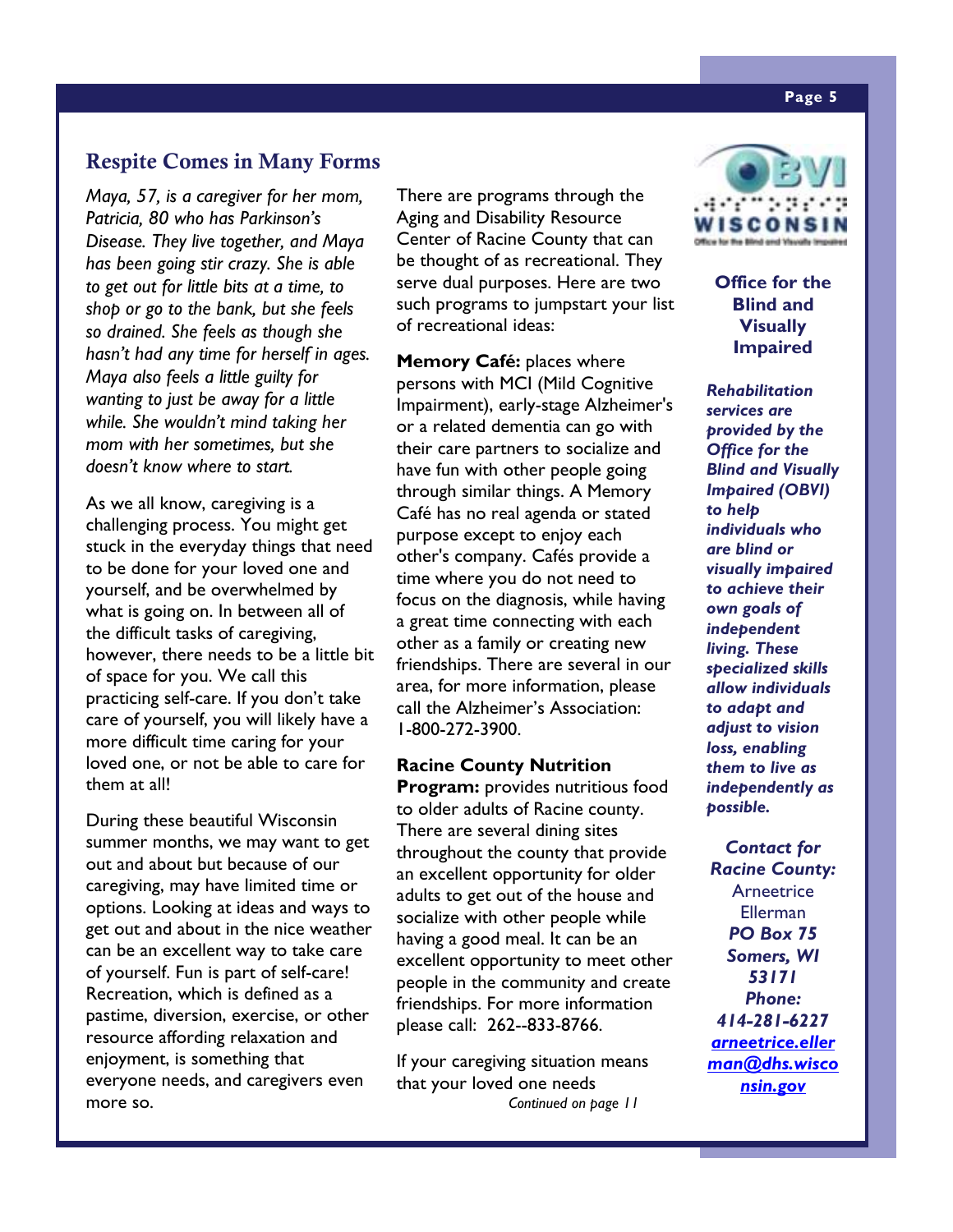#### **Page 6 ADRC 2012 12:00:00 ADRC 2014 12:00:00 ADRC 2014 12:00:00 ADRC**



# *Medicare Workshops*

*The ADRC is offering Medicare Workshops for those over age 60 on the following dates/time. June 15 10 am – Noon July 20 2-4 pm August 17 10 am -Noon Sept 21 2-4 pm Oct 12 10 am – Noon* 

*Topics discussed : Medicare 101 Medicare Supplement vs. Medicare Advantage Plans Prescription Drugs Extra Help Programs Low Income Subsidy* 

*Held at the ADRC Offices—Advance Registration is required. \$5 donation.* 

# **Your Benefits**

**Important Numbers** (Toll Free)

**Social Security**  Local: 866-270-8629 USA: 800-772-1313

**Medicare** 

 1-800– Medicare (800-633-4227)

**Wisconsin Medicaid— Member services**: 800-362-3002

**Wisconsin Kenosha Racine Partners Consortium (WKRP)**  888-794-5820

# **Deaf Disability Benefit Specialist**

Need help with your benefits? The **Deaf Disability Benefit Specialist** provides statewide work incentives and disability benefit services to people who are Deaf, hard of hearing or Deaf-Blind. Some areas of assistance include:

Food Share, Housing and Utility Issues, Medicaid (Medical Assistance), Medicare, including

Part D, Low-Income Tax Credits Prescription Drug Assistance, Program, Private Health and

Disability Insurance Issues, Social Security Disability Income (SSDI), Supplemental Security Income (SSI), Unemployment and Veterans' Benefits. Contact:

# **Jennifer M. Koehn** Regional Office for the Deaf and Hard

of Hearing 309 W Walworth Ave Delavan, WI 53115 262-347-3045 Videophone/Telephone 262-728-7102 Fax JenniferM.Koehn@wisconsin.gov

# **Apply for Disability Benefits from the Convenience of Home**

#### **By Karyl Richson Social Security Public Affairs Specialist in Milwaukee, WI**

Have you been thinking about applying for Social Security disability benefits, but you are unable to visit a Social Security office to complete the interview? Or perhaps your disabling condition makes it difficult to visit a Social Security office. We have good news: you can complete your application for Social Security disability benefits from the convenience of your home. Get started at www.socialsecurity.gov/disability.

The application process involves determining 1) whether you have sufficient work to be eligible for Social Security; 2) the severity of your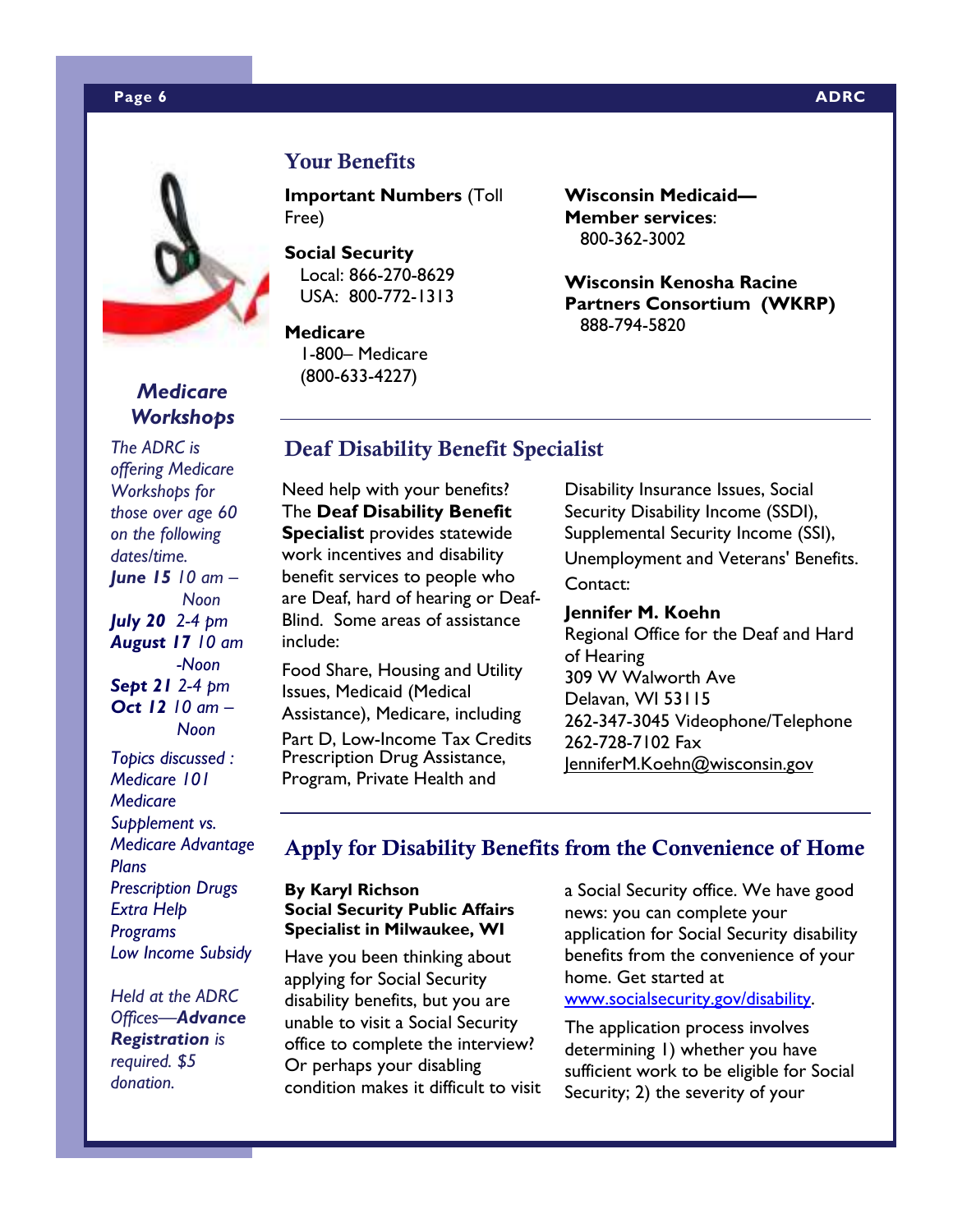# **Apply for Disability Benefits...** *Continued*

medical condition; and 3) your ability to work. Because we carefully review so many cases more than three million each year — it can take us three to five months to determine whether you are eligible to receive benefits.

The amount of time it takes to make a decision on your application can vary depending on a number of factors, such as:

- the nature of your disability;
- how quickly we obtain medical evidence from you, your doctors, hospitals, or other medical sources; and
- whether we need to send you for a medical examination to obtain evidence to support your claim.

We have several important initiatives to speed up the process. For example, our Compassionate Allowances initiative allows us to fast-track certain cases of individuals with very severe disabilities. Two hundred different types of disabilities qualify for this expedited decision, and the list continues to expand. Since Compassionate Allowances began in 2008, the agency has fast-tracked more than 250,000 disability applications, getting benefits to people in a matter of days instead of months. Learn more about Compassionate Allowances at www.socialsecurity.gov/ compassionateallowances.

Another way we speed up decisions is with our Quick Disability Determinations initiative, which uses technology to identify applicants who have the most severe disabilities and allows us to expedite our decisions on those cases. Read more about Quick Disability Determinations at www.socialsecurity.gov/ disabilityresearch/qdd.htm.

There are things you can do to help speed up the decision process too. The more information you provide up front, the less time it will take us to obtain the evidence we need and the faster we can make a decision on your application. The types of information we need include:

- medical records or documentation you have; we can make copies of your records and return your originals;
- the names, addresses, and phone numbers for any doctors, hospitals, medical facilities, treatment centers, or providers that may have information related to your disabling condition;
- the names, addresses, and phone numbers for recent employers and the dates you worked for each employer; and
- your federal tax return for the past year.

If you're not able to work due to a disability and getting to an office is troublesome, don't worry. You can apply online for Social Security disability benefits at www.socialsecurity.gov/disability.

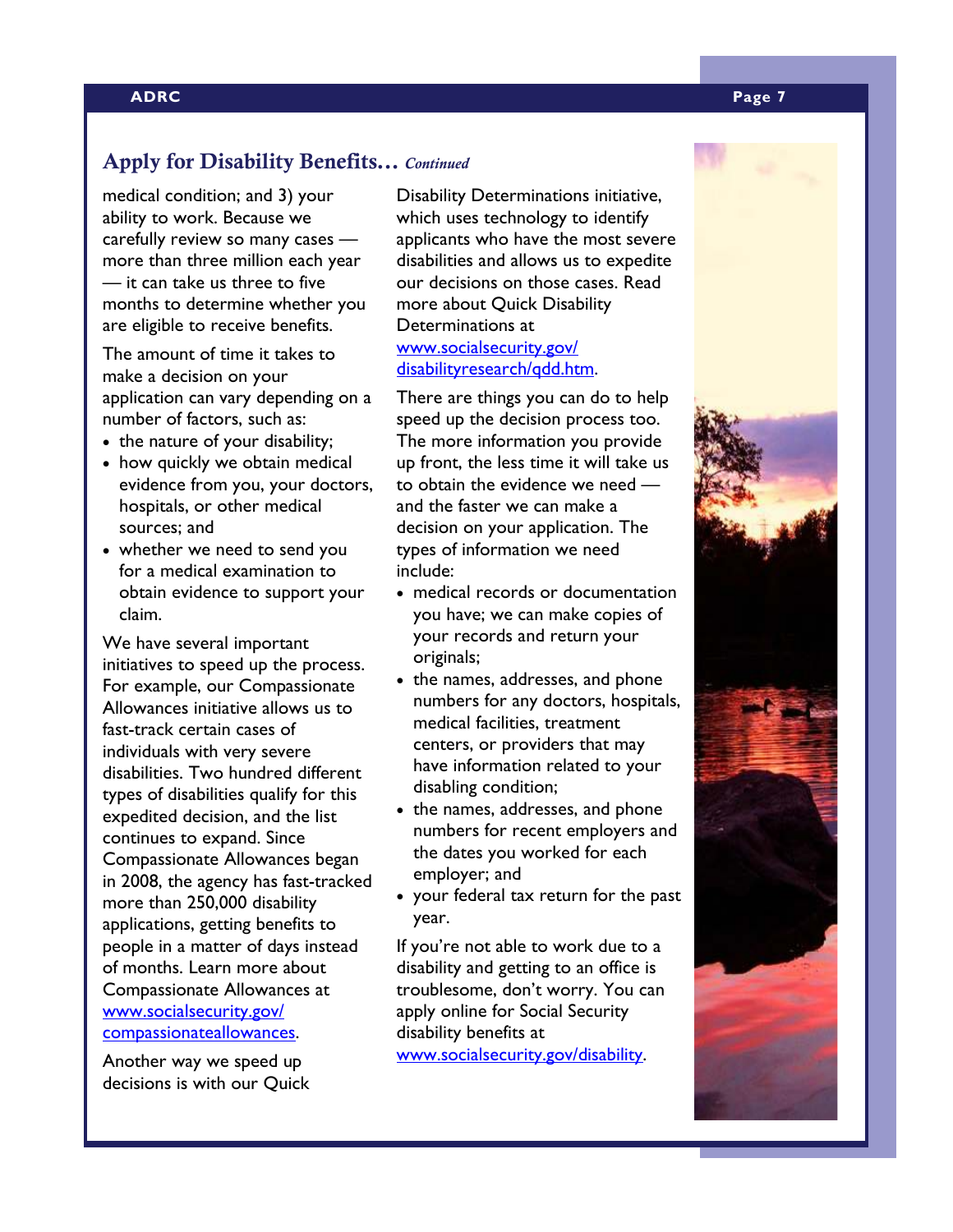## **Racine County Senior Nutrition Program**

*Call 833-8766 to make a reservation at one of our Dining Sites. Please call before 9:00 a.m. at least one business day in advance.* 

#### **Dining Sites:**

**Burlington Senior Center**  587 E State St, Burlington, Weekdays at Noon

**Lake Oaks Apartments**  1916 S Wisconsin Ave, Racine, Weekdays at Noon

**Lincoln Villas North Apartments**  3919 Ruby Ave, Racine, Weekdays at 11:30 am **Mount Pleasant Place**  5820 Lincoln Village Dr. Racine, Weekdays at 11:30 am

**Living Faith Lutheran Church**  2915 Wright Ave, Racine, Weekdays at Noon

**Salvation Army**  1901 Washington Ave, Racine, Weekdays at Noon

**Union Grove Hometown Village**  1415 13th Ave, Union Grove, Weekdays at 11:30 am



# **The Olympian 5K Run/Walk and 10K Run**

The **Wisconsin Senior Olympics** and **Real Racine** present:

The Olympian 5K Run/Walk and 10K Run Saturday, August 11, 2018. Held at General John J. Pershing Park, the Race starts at 9:00 am.

Open for all ages, it's a great intergenerational event.

Funds raised support the Wisconsin Senior Olympics mission to provide opportunities for those 50 and older to maintain and improve overall fitness and wellness through recreational, social and competitive events.

Call Cari at 262-898-3323 or see: http://www.wiseniorolympics.com

You can find the menus for coming months in your local newspaper, or online at: www.adrc. racinecounty. com

**Menus**: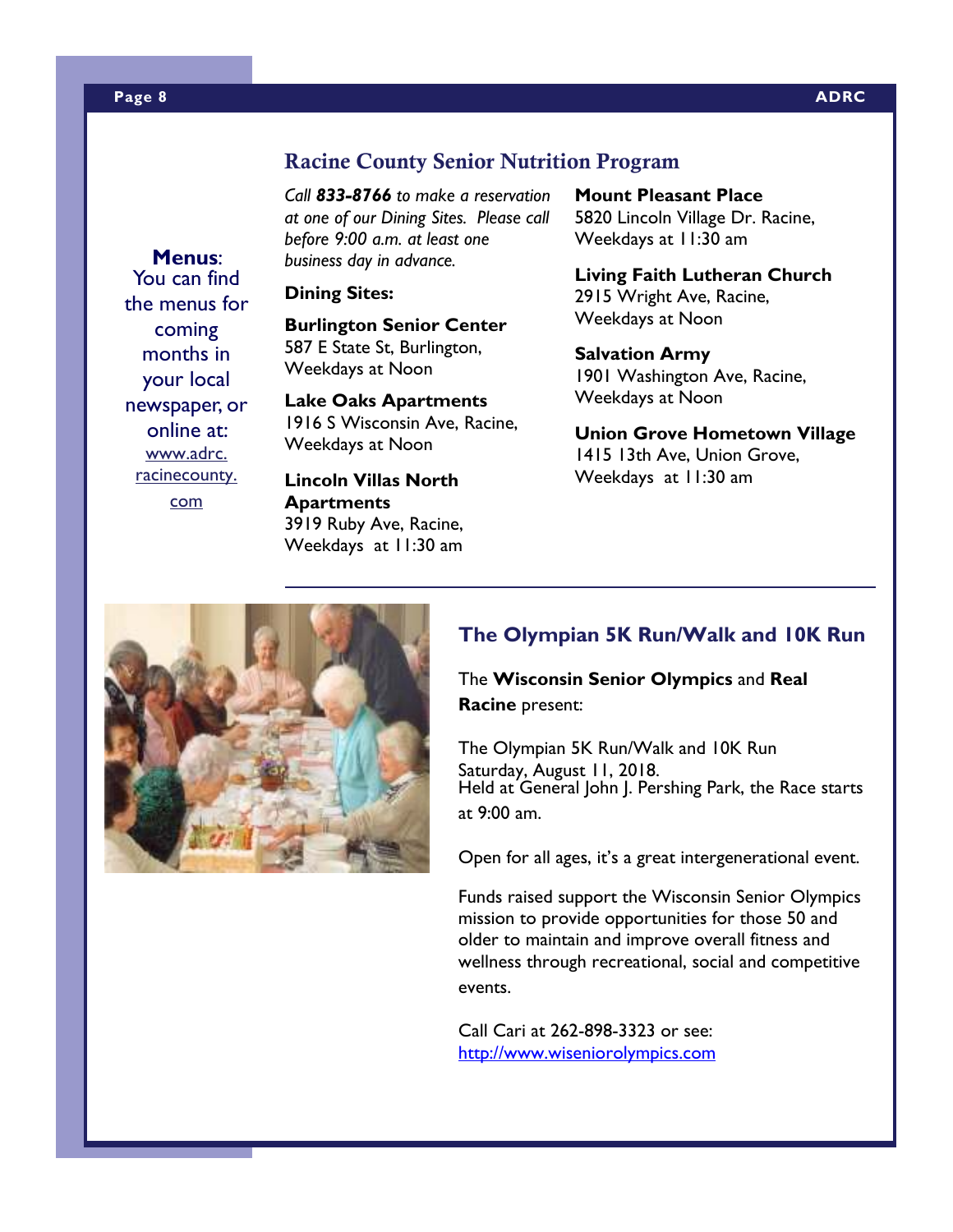# **Strawberries – The Queen of Fruits**

Strawberries are an excellent source of vitamin C and other antioxidants and flavonoids. These may be beneficial in promoting better memory, lower cardiovascular disease, ease inflammation, promote bone health and promote eye health.

- Strawberries also provide potassium, magnesium, vitamin K and folate.
- Like most fruit, strawberries provide dietary fiber, both soluble and insoluble.
- A recent study in the American Journal of Clinical Nutrition, found that strawberries ranked in the top 10 foods for highest antioxidant content per serving.
- Strawberries are very low in calories-only 50 calories in 1 cup.
- They are very low in saturated fat, cholesterol, and sodium.

#### **Selecting and Storing Strawberries**

- Choose ripe strawberries-they will not ripen further after picking.
- They need to be firm, plump, and have a deep red color and green caps.
- Smaller strawberries tend to be sweeter and more flavorful.
- Check the entire package for mold, do not buy if any mold is apparent.
- Before using or storing, sort through the strawberries and

separate the soft ones from the firm, fully ripe berries. Discard any mushy or spoiled berries.

- Leave the caps on the strawberries until ready to eat or use in your recipes.
- For best flavor, do not wash the strawberries until you are ready to eat or use them. Moisture is the enemy when it comes to storing strawberries.
- Store fresh strawberries in a colander in the refrigerator. This allows the cold air to circulate around them. Do not cover them.
- Only refrigerate for 2-3 days for best freshness.
- When cleaning strawberries, avoid soaking them in water. Because they are so porous, strawberries will absorb the water, causing them to become waterlogged and lose some of their flavor.

#### **Not just for pie……..**

- Add to cereal & yogurt
- Make jelly or jams
- Toss into salads and sandwiches
- Add to pancake and waffle batters
- Add to lemonade and smoothies
- Freeze them for later use



*ADRC Connections is published Quarterly. If you have questions you would like to see addressed in the ADRC News please call us at 262- 833-8777 or email: adrc@racine county.com* 

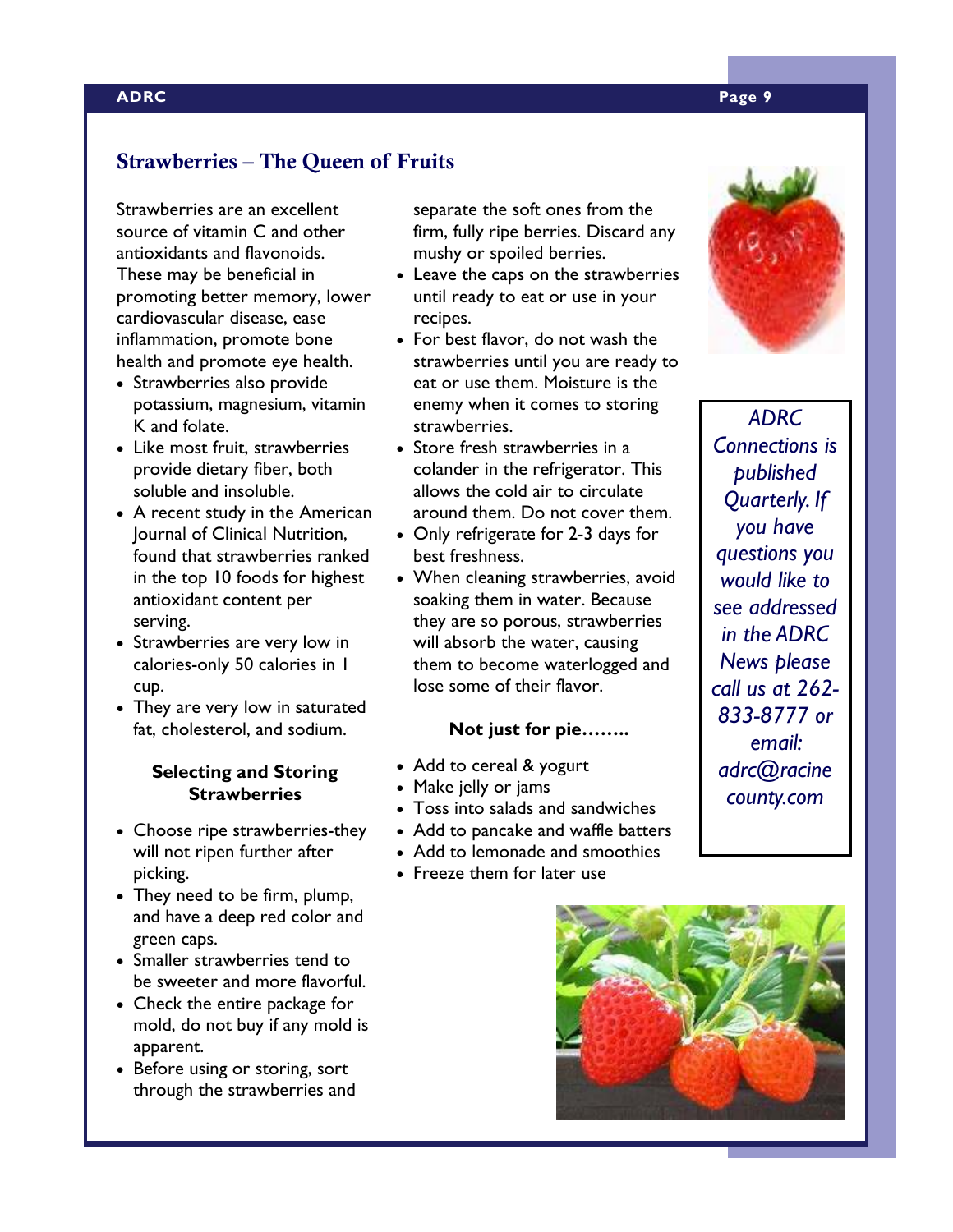#### **Page 10 ADRC**



**In Support of Support Groups**  Research has shown that participating in caregiver support groups results in very real benefits that can significantly improve your quality of life.

coping skills •Reducing distress, depression or anxiety and having lower rates of clinical

depression

## **Support Groups for Family Caregivers**

**First Thursday 10:30 am-12 Noon Alzheimer's Association Group**  *For Families Dealing with Alzheimer's and other Dementias*  **Bethania Lutheran Church** 4120 Wright Ave (enter at back of bldg.)

**June 7 July 5 Aug 2**

**First Friday 12 Noon-1pm**  "*Caregiver Connection"* **Telephone Group**  Call 262-833-8762 to pre-register

**June 1 July 6 Aug 3**

# **Third Tuesday 1:30-3:00 pm**

Yorkville United Methodist Church 17645 Old Yorkville Rd. (3 Miles West of I-94, Just north of Highway 20)

**Jun 19 July 17 Aug 21**

## **Second Saturday 10:30 am–12 Noon**

Living Faith Lutheran Church 2915 Wright Ave Enter at back of building (on South side)

**June 9 July 14 Aug 11**

#### **Third Wednesday 1:30-3:00 pm**

126 Chapel Ter, Burlington

# **June 20 July 18 Aug 15**

## **Second Thursday 6:00-7:30 pm Alzheimer's Association Group**

*For Families Dealing with Alzheimer's and other Dementias*  Bethania Lutheran Church

4120 Wright Ave (enter at back of bldg)



Cross Lutheran Church •Developing a clearer what to expect with

your situation •Getting practical advice or information about treatment options

understanding of

•Improving your caregiving ability and giving better quality of life for the older adult

*May I have… Serenity to accept the things I cannot change, Courage to change the things I can, and Wisdom to know the difference.* 



**June 14 July 12 Aug 9**



•Feeling less lonely, isolated or judged •Gaining a sense of empowerment and control •Improving your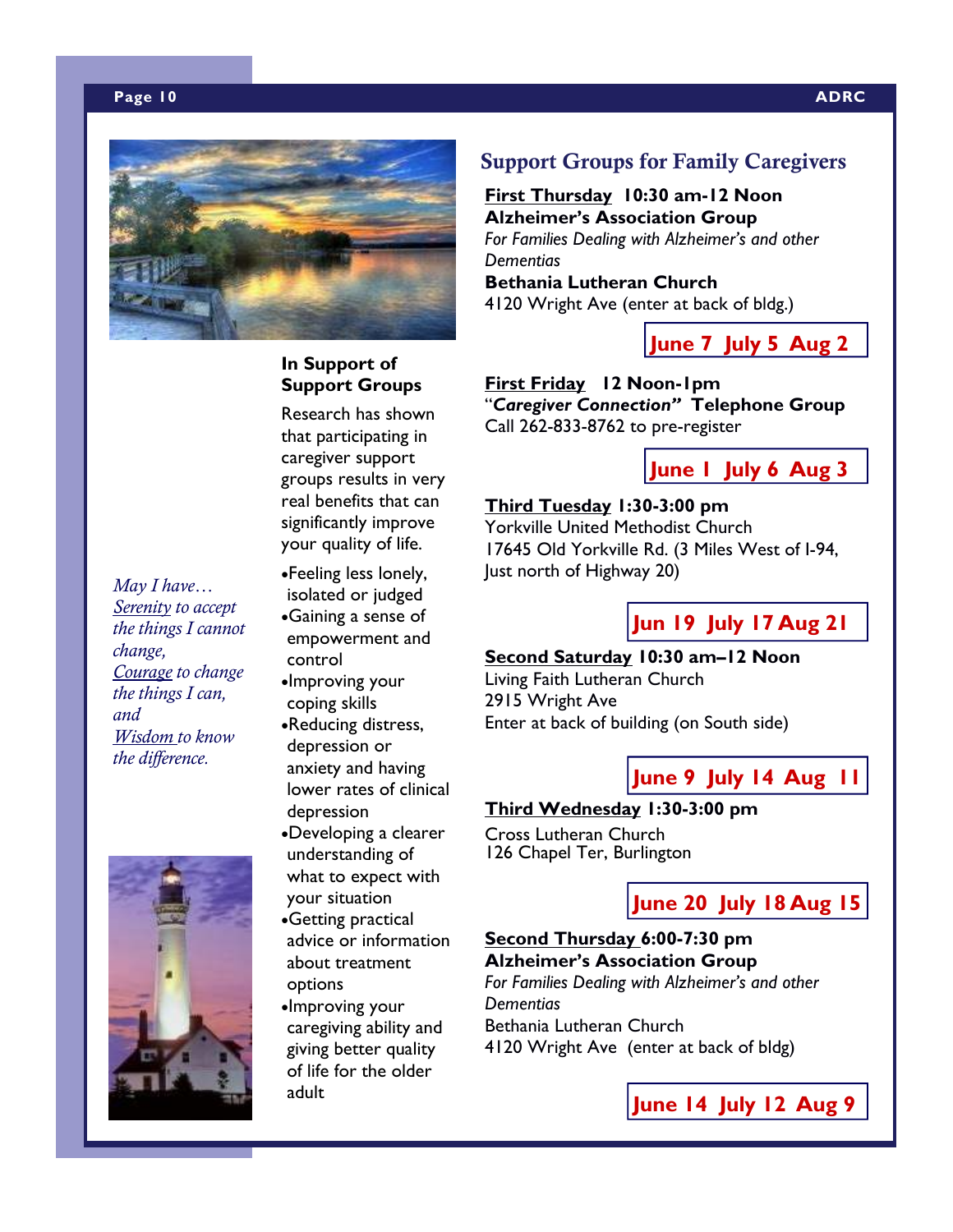# **Respite Comes in Many Forms ...***continued from page 5*

supervision so that you can have some time away for yourself this summer, learning about respite options can be an excellent idea. Whether you are looking for a company to come to your home, or a day program for your loved one to attend, the ADRC can help with resources to provide that respite.

It is an important part of self-care that you have time away just for yourself. A lot of people use that time for shopping or appointments, but it also might be a great time to do something fun to rejuvenate yourself. You could take a class, see what programs are available at your local gym or library, or take a walk through one of Racine County's many County or City parks. You could have lunch with a friend, play a round of golf, or have a spa day.

# These ideas, and many others, can help to relax you, center yourself, and bring more joy to your life.

*Maya calls the Aging and Disability Resource Center and asks about some of their community programs. She learns about Memory Café, which sounds neat. Her mom doesn't have memory issues, so she asks for the information to pass on to her cousin, whose father was recently diagnosed with dementia. She learns about the nutrition program, and Patricia likes the idea. Maya is going to drop Patricia off for lunch and social time three days a week, and take some time for herself to relax and read in the park. She also learns about some of the adult day programs available, and will be calling the programs to find out more information.*

# **Dementia Care Corner**

Upcoming classes presented by the Alzheimer's Association in the Racine Area. Call 800-272-3900 for info:

**Effective Communication Strategies** – July 10th, 10 am- Noon Join us in this 2-hour presentation to learn to explore how communication takes place when someone has Alzheimer's, learn to decode the verbal and behavioral messages delivered by someone with dementia, and identify strategies to help you connect and communication at each stage of the disease.

**Living with Dementia: Middle Stage** (Caregivers) – August 7th,

14th & 21st, 1-3 pm This three-part program includes many topics for caregivers of individuals with moderate Alzheimer's disease or a related form of dementia. Topics to be covered include understanding the symptoms and care needs, understanding relationship changes, learning ways to maximize safety, preparation for emergencies, and learning how to get respite care. Effective strategies will also be discussed regarding personal care and managing challenging behaviors.



# *Summer Classes*

*If you are interested please contact Elizabeth for more information: 262-833-8762* 

*Living Well Begins June 8th* 

*Stepping On Classes to be held in: August—Racine area location September– Burlington area location See enclosed Flyers* 

#### **Page 11**